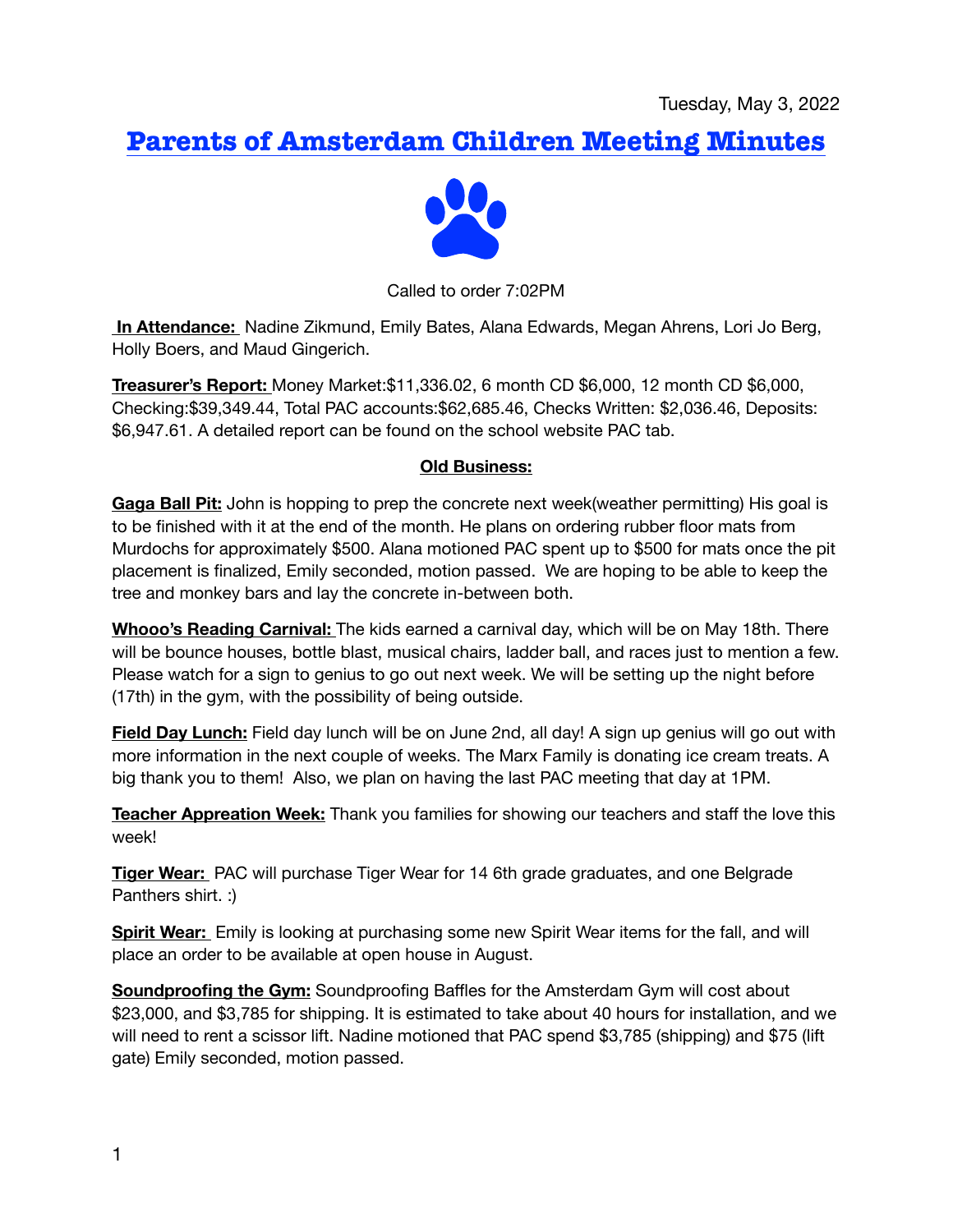**Basketball Backboards/Ethel Ecton Baseball Sign:** The sign on the baseball field is in rough shape and needs to be replaced. Alana motioned up to PAC spend up to \$1000 for new 5 foot professional metal sign. Nadine seconded, motion passed.

## **Reminders:**

**Teacher Treats:** Bringing in a treat is a great way to show Amsterdam Staff how much you appreciate them! Please check the school website at the bottom of the page to sign up if you would like to participate. Thanks!

**Teacher Funds:** Each teacher has an individual fund for their classroom, to spend as they see fit. Parents can make donations to the funds for holidays, or whenever. Please contact Emily Bates @ **[ebates06@gmail.com](mailto:ebates06@gmail.com)** if you would like to donate to your child's teacher. Amazon smile and box tops proceeds also go into the collective fund.

**Teacher Reminders:** Please remember to email teachers/staff instructions about each event, so they are informed of the details and know what is expected of them. Thanks!

### *Ways to raise money through charities for Amsterdam School:*

**Amazon Smile:** If you use Amazon, consider using [smile.Amazon.com,](http://smile.Amazon.com) and simply type in Amsterdam School as your charitable organization, and the school will receive a percent of your purchase. All Amazon Smile money raised goes into the teacher fund, so they may spend as they see fit for their classrooms. So far, Amazon has donated \$408.51 with your help. Every bit counts! Thank you!

**Box Tops:** Box Tops have gone digital! Download the app, and you can see what items earn box tops, scan your receipt & earn without cutting a thing. Every box top clipped earns \$.10 for our school. You can also still clip them and have your kids bring them in.

#### **Meeting Adjourned: 8:03. Next Meeting June 1st @ 1pm**

*Respectfully submitted and signed,* 

*Megan Ahrens, Secretary* 

*If you have any questioned for PAC, please email: [parentsofamsterdamchildren@gmail.com](mailto:parentsofamsterdamchildren@gmail.com) or visit the school website: [amsterdamschool.org](http://amsterdamschool.org)*